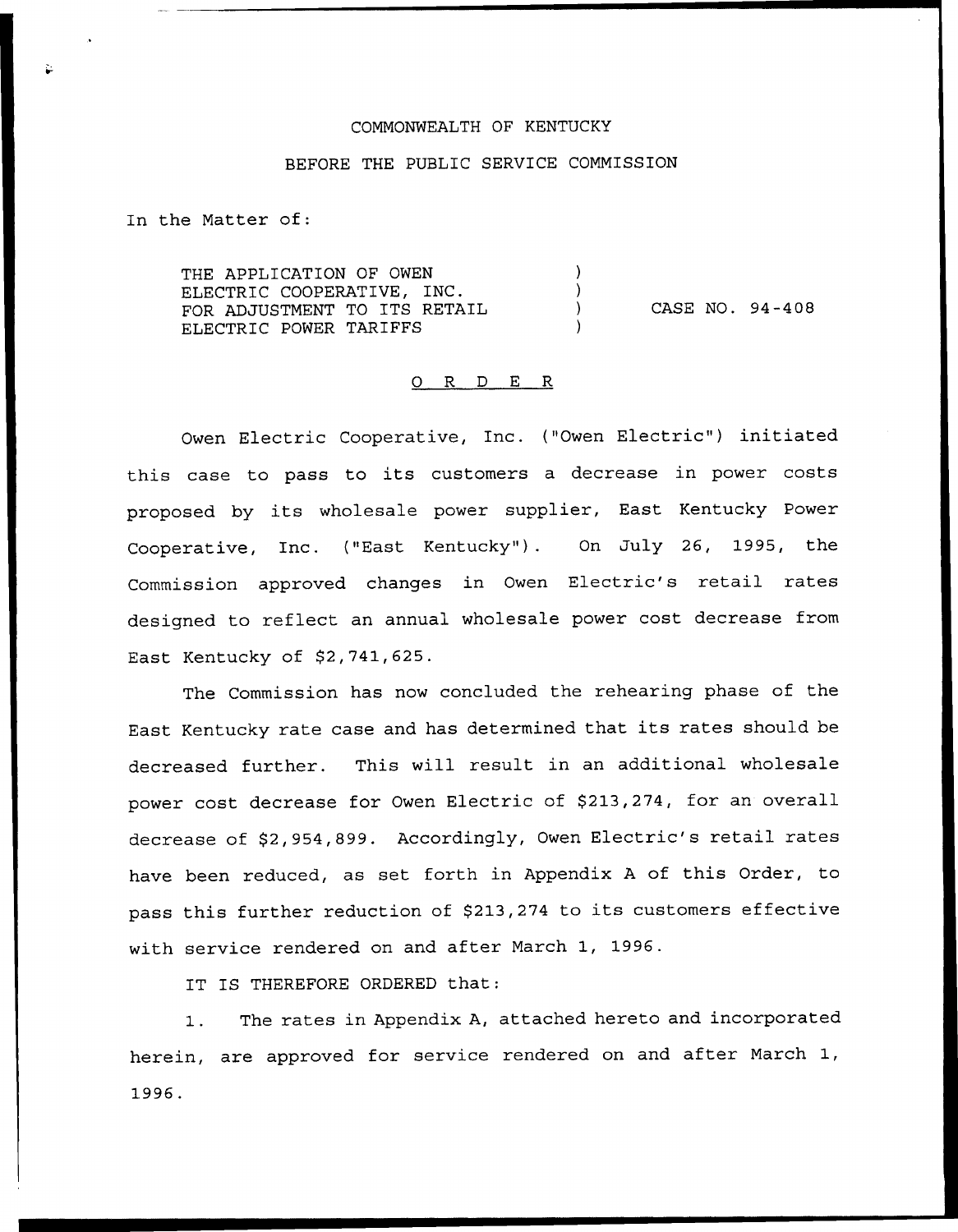2. Within 20 days of the date of this Order, Owen Electric shall file with the Commission revised tariff sheets setting out the rates approved herein.

Done at Frankfort, Kentucky this 28th day of February, 1996.

PUBLIC SERVICE COMMISSION

tdeearth rman

ce Chairman

C $\epsilon$ mmission

ATTEST:

Executive Director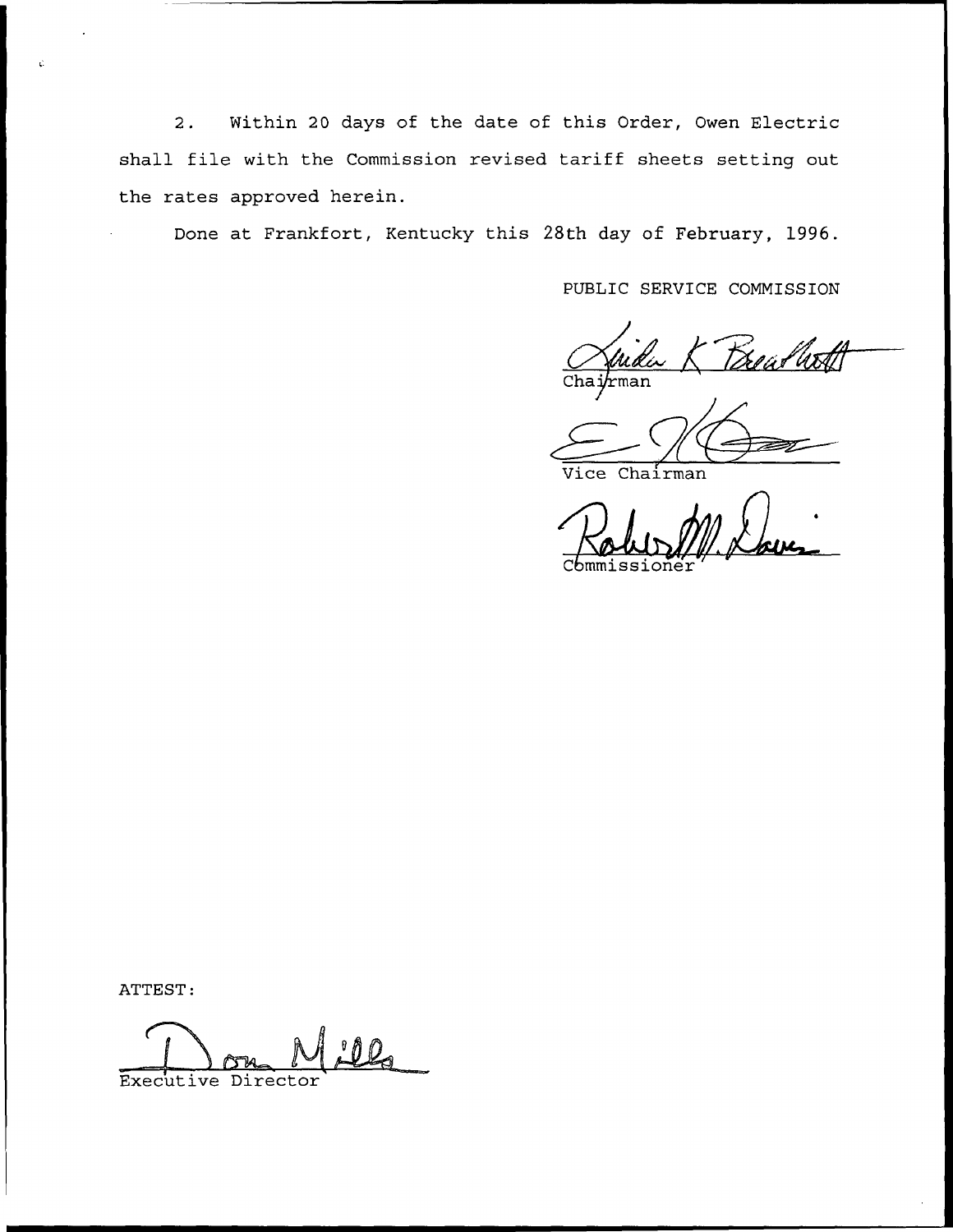#### APPENDIX A

# APPENDIX TO AN ORDER OF THE KENTUCKY PUBLIC SERVICE COMMISSION IN CASE NO. 94-408 DATED FEBRUARY 28, 1996

The following rates and charges are prescribed for the customers in the area served by Owen Electric Cooperative, Inc. All other rates and charges not specifically mentioned herein shall remain the same as those in effect under authority of this Commission prior to the effective date of this Order.

#### SCHEDULE I FARM AND HOME

Rate:

# All KWH  $\sim$  .05940 Per KWH

## SCHEDULE IA FARM AND HOME OFF-PEAK MARKETING RATE

Rate:

All KWH .03564 Per KWH

## SCHEDULE I FARM AND HOME <sup>T</sup>—0—<sup>D</sup>

#### Rate:

On-Peak Rate

Off-Peak Rate<br>All KWH/Month

# \$ .05940 Per KWH

.03564 Per KWH

## SCHEDULE I SMALL COMMERCIAL

#### Rate:

All KWH .05940 Per KWH